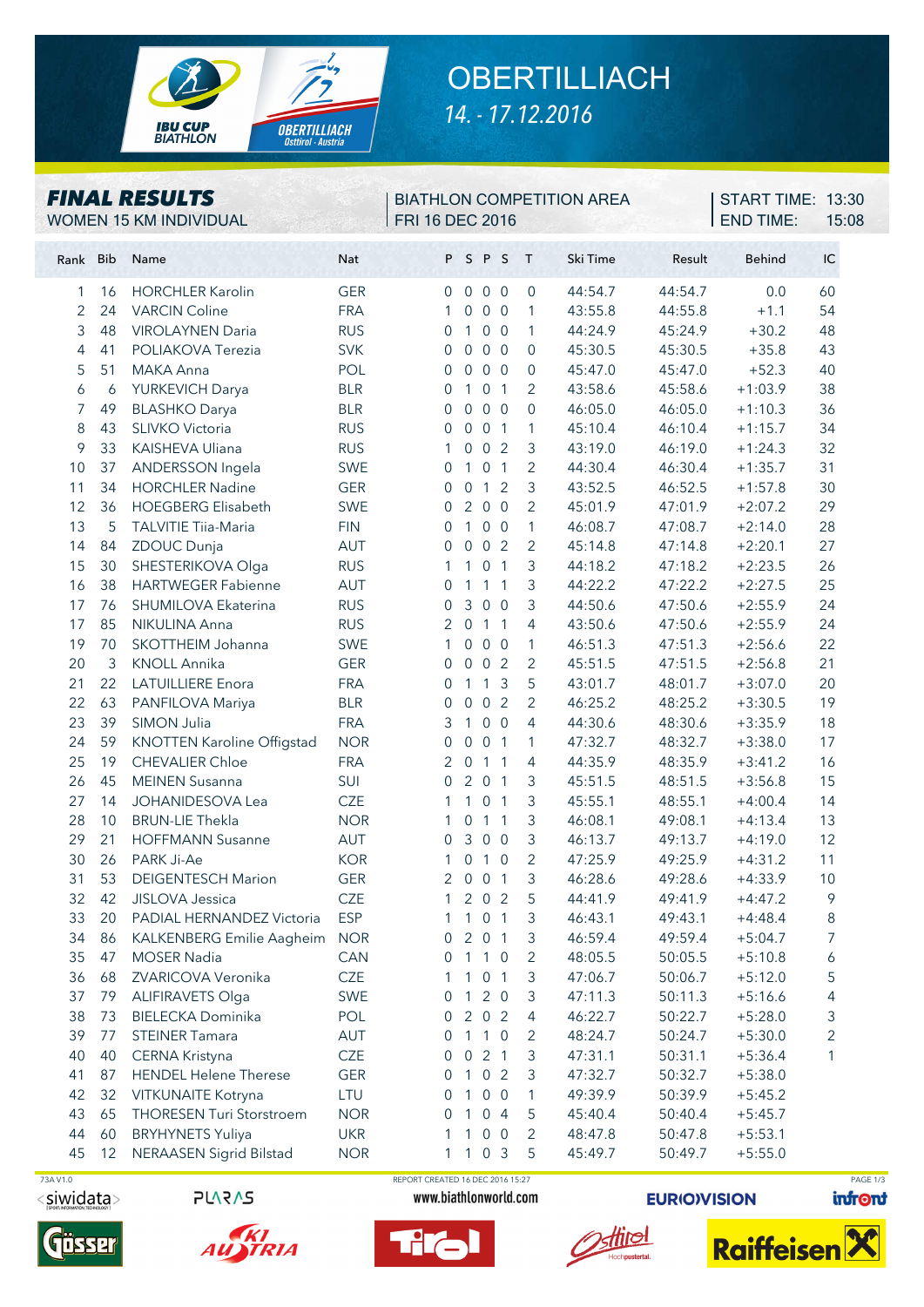

## **OBERTILLIACH** *14. - 17.12.2016*

| <b>FINAL RESULTS</b><br>WOMEN 15 KM INDIVIDUAL |                      |                                                                 |                                        | <b>BIATHLON COMPETITION AREA</b><br><b>FRI 16 DEC 2016</b> |                                                  |                                       |                       |            | START TIME: 13:30<br><b>END TIME:</b> | 15:08                         |                               |                                     |            |
|------------------------------------------------|----------------------|-----------------------------------------------------------------|----------------------------------------|------------------------------------------------------------|--------------------------------------------------|---------------------------------------|-----------------------|------------|---------------------------------------|-------------------------------|-------------------------------|-------------------------------------|------------|
| Rank Bib                                       |                      | Name                                                            | Nat                                    |                                                            |                                                  | PSPS                                  |                       |            | T                                     | Ski Time                      | Result                        | <b>Behind</b>                       | ${\sf IC}$ |
| 46<br>47<br>48                                 | 57<br>35<br>18       | <b>KO</b> Eunjung<br>MAJDISOVA Alzbeta<br><b>KADEVA Daniela</b> | <b>KOR</b><br><b>SVK</b><br><b>BUL</b> |                                                            | $\overline{0}$<br>$\overline{0}$<br>$\mathbf{1}$ | 3 0 1<br>021<br>221                   |                       |            | 4<br>3<br>$\boldsymbol{6}$            | 47:41.4<br>48:48.6<br>45:57.1 | 51:41.4<br>51:48.6<br>51:57.1 | $+6:46.7$<br>$+6:53.9$<br>$+7:02.4$ |            |
| 49                                             | 64<br>58             | <b>COLOMBO Caroline</b>                                         | <b>FRA</b>                             |                                                            | $\mathbf 0$                                      |                                       | 303<br>202            |            | 6                                     | 46:04.3                       | 52:04.3                       | $+7:09.6$                           |            |
| 50<br>51                                       | 4                    | LESCINSKAITE Gabriele<br>PITON Karolina                         | LTU<br>POL                             |                                                            | $\mathbf 0$<br>1                                 |                                       | 3 0 2                 |            | 4<br>6                                | 48:10.4<br>46:15.4            | 52:10.4<br>52:15.4            | $+7:15.7$<br>$+7:20.7$              |            |
| 52<br>53                                       | 23<br>11             | MITSUHASHI Rina<br><b>SZOECS</b> Emoeke                         | <b>JPN</b><br><b>HUN</b>               |                                                            | $\mathbf{1}$<br>0                                |                                       | 3 0 1<br>$3 \t1 \t3$  |            | 5<br>$\overline{7}$                   | 47:18.3<br>45:44.2            | 52:18.3<br>52:44.2            | $+7:23.6$<br>$+7:49.5$              |            |
| 54<br>55                                       | 72<br>71             | MACHYNIAKOVA Veronika<br>PUSTOVALOVA Yana                       | <b>SVK</b><br><b>UKR</b>               |                                                            | 0<br>$\mathbf 0$                                 | 3 3 0                                 | 201                   |            | $\mathfrak{Z}$<br>6                   | 50:05.8<br>47:09.0            | 53:05.8<br>53:09.0            | $+8:11.1$<br>$+8:14.3$              |            |
| 56<br>57                                       | 29<br>56             | <b>JUSKANE Zanna</b><br><b>MINKKINEN Suvi</b>                   | LAT<br><b>FIN</b>                      |                                                            | 2<br>$\mathbf{1}$                                | 3 1 1                                 | $2 \quad 1 \quad 2$   |            | $\overline{7}$<br>$\boldsymbol{6}$    | 46:21.9<br>47:23.9            | 53:21.9<br>53:23.9            | $+8:27.2$<br>$+8:29.2$              |            |
| 58<br>59                                       | 13<br>17             | DE MAEYER Rieke<br><b>VIIGIPUU Kristel</b>                      | <b>BEL</b><br><b>EST</b>               |                                                            | $\mathbf 0$<br>3                                 | $1\quad1$                             | $0$ 1 1               | $\sqrt{1}$ | 2<br>6                                | 51:24.8<br>47:25.1            | 53:24.8<br>53:25.1            | $+8:30.1$<br>$+8:30.4$              |            |
| 60<br>61                                       | 25<br>67             | MEIER-RUGE Ladina<br><b>HEINRICH Marie</b>                      | SUI<br><b>GER</b>                      |                                                            | 2<br>$\mathbf{1}$                                | $\mathbf{1}$                          | $\mathbf{1}$<br>204   | 3          | $\overline{7}$<br>7                   | 46:32.8<br>47:02.8            | 53:32.8<br>54:02.8            | $+8:38.1$<br>$+9:08.1$              |            |
| 62<br>63                                       | 28<br>66             | KRUCHOVA Mariya<br>DI LALLO Sabine                              | <b>UKR</b><br>SUI                      |                                                            | $\overline{2}$<br>$\mathbf{1}$                   | 4 1 2                                 | $3 \quad 2 \quad 1$   |            | $\mathcal{P}$<br>$\overline{7}$       | 45:11.4<br>47:21.3            | 54:11.4<br>54:21.3            | $+9:16.7$<br>$+9:26.6$              |            |
| 64                                             | 50                   | <b>KOEVA Dafinka</b>                                            | <b>BUL</b>                             |                                                            | 2                                                | 123<br>$2 2 0$                        |                       |            | 8                                     | 46:22.6                       | 54:22.6                       | $+9:27.9$                           |            |
| 65<br>66                                       | 8<br>27              | <b>KOSARAC</b> Dejana<br><b>YUNGBLUT Erin</b>                   | BIH<br>CAN                             |                                                            | $\overline{2}$<br>$\overline{0}$                 | 3 0 2                                 |                       |            | 6<br>5                                | 48:30.9<br>49:36.4            | 54:30.9<br>54:36.4            | $+9:36.2$<br>$+9:41.7$              |            |
| 67<br>68                                       | 69<br>52             | <b>JUNG Jumi</b><br><b>HACHISUKA Asuka</b>                      | <b>KOR</b><br><b>JPN</b>               |                                                            | $\overline{2}$<br>4                              | 103                                   | 022                   |            | $\boldsymbol{6}$<br>8                 | 48:41.7<br>47:56.4            | 54:41.7<br>55:56.4            | $+9:47.0$<br>$+11:01.7$             |            |
| 69<br>70                                       | $\overline{2}$<br>83 | <b>COTRUS Ana Larisa</b><br><b>SYTNYK Hanna</b>                 | <b>ROU</b><br><b>UKR</b>               |                                                            | 2<br>2                                           | 2 1 1<br>$\overline{1}$               | 2 <sub>2</sub>        |            | 6<br>$\overline{7}$                   | 50:10.5<br>49:52.7            | 56:10.5<br>56:52.7            | $+11:15.8$<br>$+11:58.0$            |            |
| 71<br>72                                       | 7<br>78              | OZTUNC Zilan<br><b>BISSIG Tanja</b>                             | <b>TUR</b><br>SUI                      |                                                            | $\mathbf{1}$<br>4                                | $\overline{1}$                        | 221<br>1 <sub>2</sub> |            | 6<br>8                                | 51:07.3<br>49:10.6            | 57:07.3<br>57:10.6            | $+12:12.6$<br>$+12:15.9$            |            |
| 73<br>74                                       | 31<br>55             | <b>MORTON Darcie</b><br><b>DREW Emma</b>                        | AUS<br><b>GBR</b>                      |                                                            | 1<br>0                                           | $\overline{0}$<br>$1 \quad 1 \quad 1$ | 3 <sup>3</sup>        |            | $\overline{7}$<br>$\mathfrak{Z}$      | 50:13.9<br>55:21.2            | 57:13.9<br>58:21.2            | $+12:19.2$<br>$+13:26.5$            |            |
| 75<br>76                                       | 44<br>88             | <b>RASINA Luisa</b><br>NETIKOVA Anna                            | <b>ROU</b><br><b>SVK</b>               |                                                            | 2                                                | 021<br>1 2 1 3                        |                       |            | 5<br>$\overline{7}$                   | 53:34.7<br>54:31.7            | 58:34.7<br>1:01:31.7          | $+13:40.0$<br>$+16:37.0$            |            |
| 77<br>78                                       | 9<br>$\mathbf{1}$    | <b>GRIST Sam</b><br><b>KOLAROSKA Marija</b>                     | GBR<br><b>MKD</b>                      |                                                            | 4<br>1                                           |                                       | 4 <sub>1</sub>        | 2          | 2 3 3 12<br>8                         | 53:30.6<br>58:07.3            | 1:05:30.6<br>1:06:07.3        | $+20:35.9$<br>$+21:12.6$            |            |
| 79                                             | 75                   | DANILA Florina Iulia                                            | <b>ROU</b>                             |                                                            |                                                  | 1511                                  |                       |            | 8                                     | 59:34.9                       | 1:07:34.9                     | $+22:40.2$                          |            |
| Did not finish                                 |                      |                                                                 |                                        |                                                            |                                                  |                                       |                       |            |                                       |                               |                               |                                     |            |
|                                                | 54<br>61<br>74       | MUIZNIECE Anda<br><b>MUMOVIC Maja</b><br>LASICA Ana             | LAT<br>BIH<br>BIH                      |                                                            | 3<br>4<br>3                                      | 5<br>$\mathsf 3$                      |                       |            |                                       |                               |                               |                                     |            |
|                                                | 80                   | <b>HWANG Hyesuk</b>                                             | <b>KOR</b>                             |                                                            |                                                  | $0$ 2 1                               |                       |            |                                       |                               |                               |                                     |            |

<siwidata>

**Gösser** 

**PLARAS** 



 73A V1.0 REPORT CREATED 16 DEC 2016 15:27 PAGE 2/3www.biathlonworld.com

T P



**EURIO)VISION** 



infront